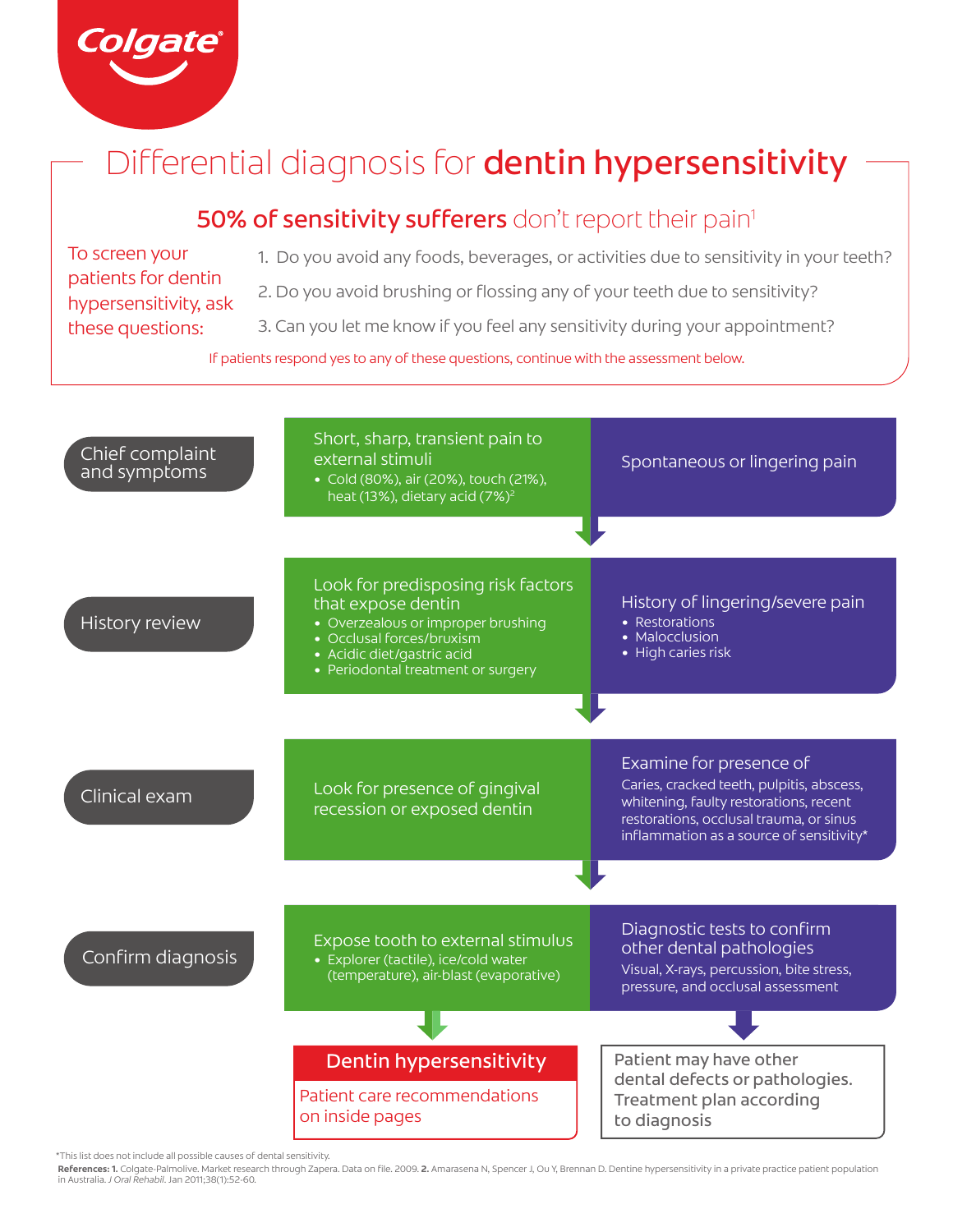

# Patient management for DHS

Discuss treatment and prevention of dentin hypersensitivity (DHS)



#### Educate patients about risk factors:

- Aggressive/incorrect brushing
- Acidic foods and beverages
- **1** Using a medium or firm bristle **1** toothbrush
- Frequent vomiting/GERD
- $\overline{0}$  Teeth grinding or clenching  $\overline{0}$  Periodontal treatment
	-



## In-office treatment options

#### Apply for instant relief\* in practice1

Apply **Colgate® Professional Sensitivity Relief Serum** to sensitive area and massage gently for 1 minute.

• Pro-Argin<sup>®</sup> technology binds to negatively charged dentin surface like a magnet

## $\blacktriangleright$  Relief in-office for dentin and post-operative sensitivity

Apply **PreviDent® Varnish** to relieve sensitivity quickly and easily.

- 1. Lightly dry the tooth surface
- 2. Give the varnish a quick stir
- 3. Paint a thin, even coat on the tooth surface
- 4. Wipe the brush with gauze before re-dipping into the varnish







*Pro-Argin*® *technology occludes tubules*

*5% Sodium Fluoride (22,600 ppm F-)*

# Follow-up and recare

- Evaluate patient's response to treatment
- If patient's discomfort is abating, continue current in-office and at-home recommendations. and at-home recommendations
- If sensitivity persists, review diagnosis to rule out other causes of sensitivity

\*For instant relief, apply as directed to the sensitive tooth and gently massage for 1 minute.

- † Provides superior sensitivity relief compared with conventional sensitive toothpastescontaining 5% potassium nitrate.
- ‡ Lasting relief with continued 2X daily brushing. Toothpaste also fi ghts cavities. § Vs a soft, ordinary fl at-trimmed toothbrush with end-rounded bristles.

References: 1. Ayad F, Ayad N, Delgado E, et al. Comparing the efficacy in providing instant relief of dentin hypersensitivity of a new toothpaste containing 8.0% arginine, calcium carbonate, and 1450 ppm fluoride to a benchmark desensitizing toothpaste containing 2% potassium ion and 1450 ppm fluoride, and to a control toothpaste with 1450 ppm fluoride: a three-day clinical study in Mississauga. Canada. *J Clin Dent*. 2009;20(4):115-122. **2**. Colgate-Palmolive. Boneta et al. Data on file. 2009.

For more information, visit colgateprofessional.com Send patients to colgate.com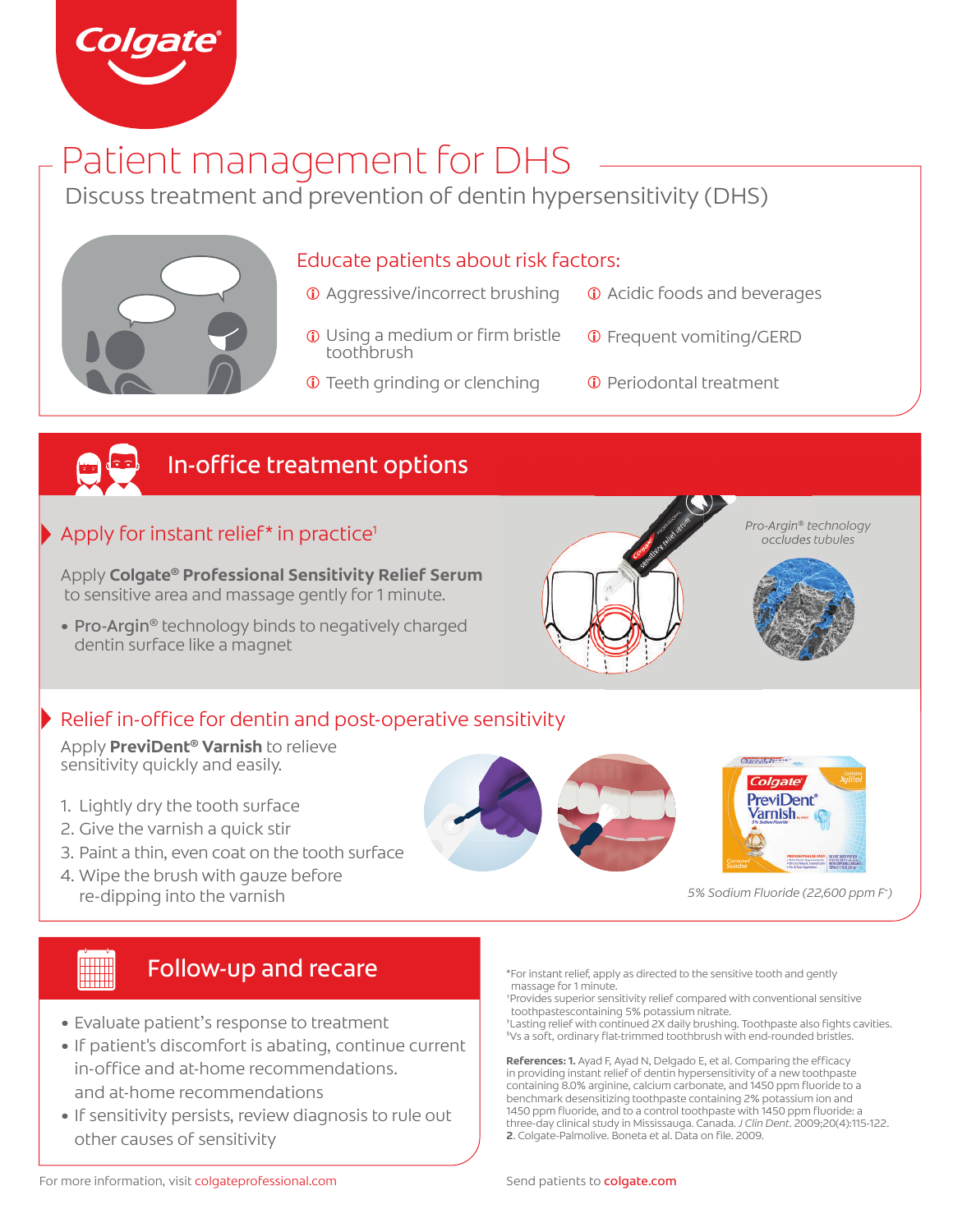

Demonstrate proper tooth brushing techniques



Offer diet counseling

Share instructive link: https://youtu.be/HoRrWfhBhOE Avoid highly acidic foods, which may erode enamel. Limit soda, juice, and sports and energy drinks to meal times.

## At-home recommendations

#### Superior and long lasting sensitivity relief

Recommend **Colgate® Professional Sensitivity Relief Serum** for twice daily use

#### Soft-bristled toothbrush

A soft-bristled toothbrush cleans as effectively as a firm brush and is gentle to the gums and exposed root surfaces.

Recommend **Colgate® Slim Soft** toothbrush with ultra-soft 17x slimmer§ bristles to gently reach between teeth and along gumline.

## Over-the-counter toothpaste for daily use

Recommend 2X daily brushing with **Colgate® Sensitive** for daily relief.<sup>#</sup>

(For your patients who need a mutli-benefit toothpaste, recommend **Colgate Total<sup>SF</sup>** which includes sensitivity relief).

#### Colgate **Sensitive** The March and Company



**Colgate® Sensitive** toothpaste **Colgate Total<sup>SF</sup> toothpaste** 

## High fluoride toothpaste

For patients with moderate-to-high caries risk, recommend **PreviDent® 5000 ppm Sensitive**, which prevents caries and helps reduce painful tooth sensitivity.



*1.1% Sodium Fluoride, 5% Potassium Nitrate*